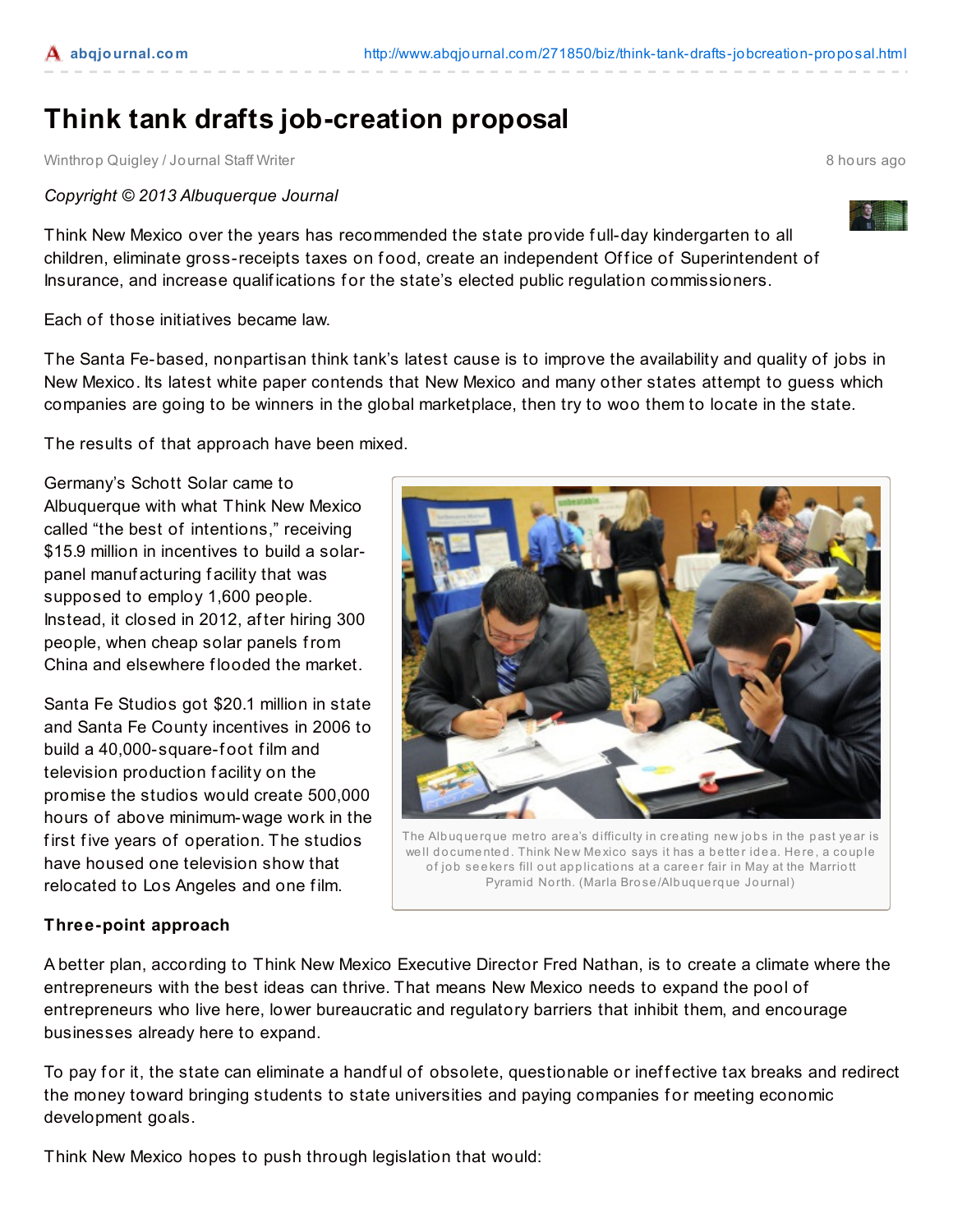- Establish a scholarship program for international undergraduate students committed to earning science, technology, engineering, mathematics or business degrees at New Mexico's public universities. The think tank believes these graduates can be the foundation of a generation of entrepreneurs prepared to build companies based in New Mexico.
- Increase funding for "experiential entrepreneurship programs," such as New Mexico State University's Arrowhead Center and the University of New Mexico's Small Business Institute, and to realize "the potential of New Mexico's home-grown entrepreneurial talent."
- Reduce administrative burdens on business "with a one-stop portal for all business fees and filings."
- Reward businesses that start, expand or move to the state after they have met goals such as increasing employment. Think New Mexico identif ied almost \$14 million lost to the state's treasury in tax breaks, money that could be used to f und its proposed programs.
- Eliminate the 3 percent excise tax for all-terrain vehicle and recreational-vehicle sales, and apply the higher gross receipts.
- End a tax discount for tobacco wholesalers enacted in 1943 that was designed to offset the expense of applying tax stamps to tobacco products.
- Discontinue the gross-receipts tax exemption on cash prizes paid to horse owners, jockeys and trainers.
- Require real-estate developers to meet job creation, capital investment and other benchmarks before they receive incentives through the tax increment development district program. It also would reduce the size of those incentives.